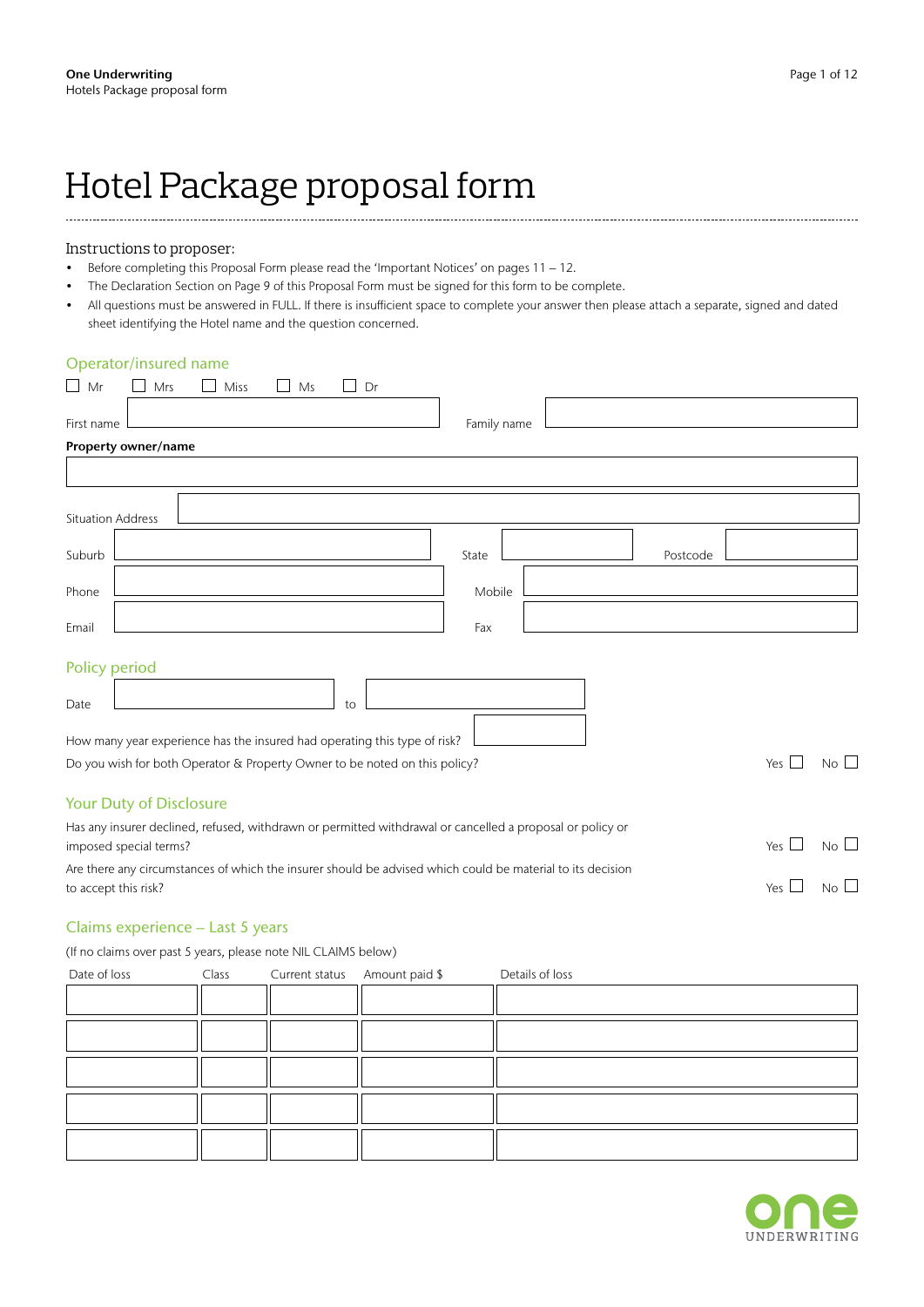| <b>PROPERTY SECTION</b>                                                                                                                                                                                                                                                                                                                                                                                                                                       |
|---------------------------------------------------------------------------------------------------------------------------------------------------------------------------------------------------------------------------------------------------------------------------------------------------------------------------------------------------------------------------------------------------------------------------------------------------------------|
| <b>Type of business</b>                                                                                                                                                                                                                                                                                                                                                                                                                                       |
| $No$ $\Box$<br>Yes $\Box$<br>Nightclub<br>Yes  <br>$No$ $\Box$<br>Wine bar<br>$No \Box$<br>Hotel<br>$\overline{\phantom{a}}$<br>Yes $\Box$<br>Yes $\Box$<br>$\Box$<br>No<br>$\vert \ \ \vert$<br>No I<br>Tavern<br>Yes  <br>Property owners<br>No L<br>Gaming venue<br>Yes $\Box$                                                                                                                                                                             |
| No <sup>2</sup><br>Yes $\Box$<br>Accommodation<br>If YES, number of rooms<br>Attached L<br>Detached $\Box$<br>Bottleshop (N.B. If detached please complete separate questionnaires)                                                                                                                                                                                                                                                                           |
| Yes $\Box$<br>$\overline{\phantom{a}}$ If YES please provide details<br>Other                                                                                                                                                                                                                                                                                                                                                                                 |
| Current underwriter                                                                                                                                                                                                                                                                                                                                                                                                                                           |
| <b>Construction details</b>                                                                                                                                                                                                                                                                                                                                                                                                                                   |
| Yes $\Box$<br>$No$ $\Box$<br>Age of building<br>Premises recently renovated?<br>If YES, please provide details                                                                                                                                                                                                                                                                                                                                                |
|                                                                                                                                                                                                                                                                                                                                                                                                                                                               |
| If premises older than 40 years:<br>1. it must have been rewired since 1990 OR<br>2. have obtained an electricians report confirming compliant condition OR<br>3. had the wiring thermo graphically scanned within the past 2 years with no faults recorded<br>$No \Box$<br>Is this building Heritage Listed?<br>Yes $\Box$<br>Has roof been replaced since original construction? Yes $\Box$<br>$No$ $\Box$<br>Age of roof<br>If YES, please provide details |
| Frequency of roof inspection or maintenance, including guttering and<br>downpipes to ensure adequate water drainage at times of severe and heavy storm conditions                                                                                                                                                                                                                                                                                             |
| If there is overhanging vegetation and trees to the property,<br>No/NA<br>Yes $\Box$ Frequency<br>are gutters routinely checked and cleared of leaf litter and debris?                                                                                                                                                                                                                                                                                        |
| <b>Building construction</b>                                                                                                                                                                                                                                                                                                                                                                                                                                  |
| (If mixture please provide % of each)                                                                                                                                                                                                                                                                                                                                                                                                                         |
| Walls<br>Floors<br>Roof                                                                                                                                                                                                                                                                                                                                                                                                                                       |
|                                                                                                                                                                                                                                                                                                                                                                                                                                                               |
| <b>Pest information</b>                                                                                                                                                                                                                                                                                                                                                                                                                                       |
| Date of last pest inspection                                                                                                                                                                                                                                                                                                                                                                                                                                  |
| Yes $\Box$<br>$No$ $\Box$<br>Was the roof space inspected and was there evidence of rodent activity anywhere on the premises?                                                                                                                                                                                                                                                                                                                                 |

UNDERWRITING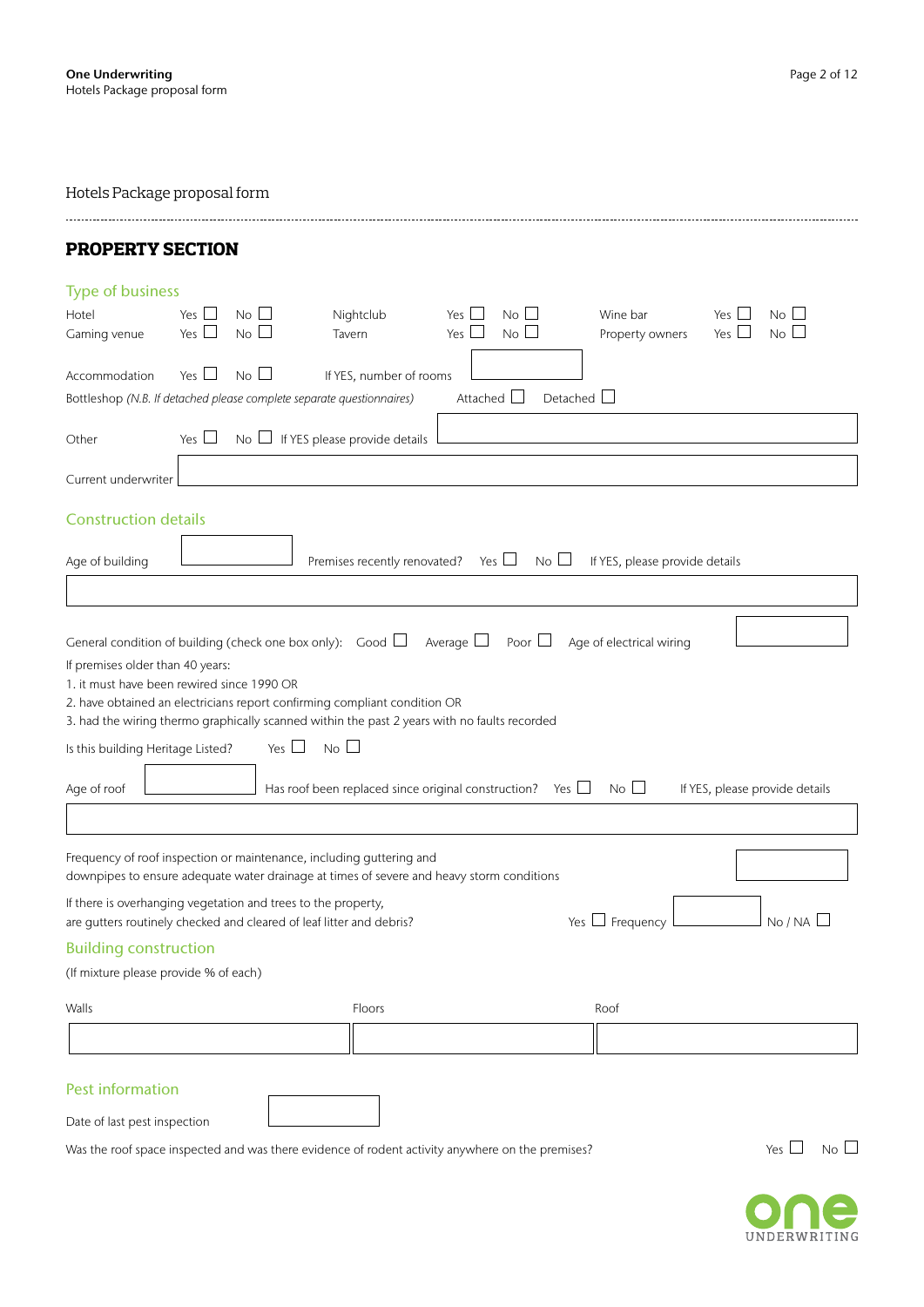What procedural action has been undertaken as a result of findings? *(Copy of the inspection report will assist parties for the purposes of quoting.)*

| Fire protection                                                                                                                                                                                                                                                                                                                |                                   |                               |                 |                            |                                                                                                                                                       |
|--------------------------------------------------------------------------------------------------------------------------------------------------------------------------------------------------------------------------------------------------------------------------------------------------------------------------------|-----------------------------------|-------------------------------|-----------------|----------------------------|-------------------------------------------------------------------------------------------------------------------------------------------------------|
| Are sprinklers installed?<br>Single or dual supply?                                                                                                                                                                                                                                                                            | Yes $\Box$<br>Single $\Box$       | $\overline{N_{0}}$<br>Dual    | Area coverage % |                            |                                                                                                                                                       |
| Fire alarm installed?<br>Heat or smoke?                                                                                                                                                                                                                                                                                        | Yes $\Box$<br>Heat $\square$      | No L<br>Smoke $\Box$          | Area coverage % |                            |                                                                                                                                                       |
| If monitored, is the fire alarm monitored to the fire brigade? Yes $\Box$                                                                                                                                                                                                                                                      |                                   |                               | $No$ $\Box$     |                            |                                                                                                                                                       |
| Are smoke detectors installed?<br>Hardwired or battery?                                                                                                                                                                                                                                                                        | Yes $\Box$<br>Hardwired $\square$ | $No$ $\Box$<br>Battery $\Box$ | Area coverage % |                            |                                                                                                                                                       |
| Do all accommodation rooms have smoke detectors installed?                                                                                                                                                                                                                                                                     |                                   |                               | Yes $\Box$      | No                         |                                                                                                                                                       |
| Are fire extinguishers present?                                                                                                                                                                                                                                                                                                | Yes $\Box$                        | $No$ $\Box$                   |                 |                            |                                                                                                                                                       |
| Are hose reels available?                                                                                                                                                                                                                                                                                                      | Yes $\Box$                        | No                            | Quantity        |                            |                                                                                                                                                       |
| Type                                                                                                                                                                                                                                                                                                                           |                                   |                               |                 |                            |                                                                                                                                                       |
| Is coverage for the extinguishers and hose reels to the Building Code of Australia requirements?<br>Are staff trained to use all the fire fighting equipment?<br>Is all fire fighting equipment serviced 6 monthly?<br>Premises connected to town water?<br>What is the fire brigade?                                          |                                   |                               |                 |                            | Yes $\Box$<br>No<br>Yes $\Box$<br>No I<br>Yes $\Box$<br>No L<br>Yes $\Box$<br>No l<br>Full-time $\Box$<br>Volunteer                                   |
| What is the distance from the hotel to the nearest fire station?                                                                                                                                                                                                                                                               |                                   |                               |                 | What is the response time? |                                                                                                                                                       |
| <b>Kitchen</b>                                                                                                                                                                                                                                                                                                                 |                                   |                               |                 |                            |                                                                                                                                                       |
| How many deep fryers are there?                                                                                                                                                                                                                                                                                                |                                   |                               |                 |                            |                                                                                                                                                       |
| Are the deep fryers thermostatically controlled with automatic cut off switches?<br>Are filters cleaned on a weekly basis?<br>Are hoods and ducting cleaned every six months by a professional cleaner?<br>Is the kitchen fitted with 2 x 4.5kg dry or wet chemical fire extinguishers?<br>Are there a fire blanket installed? |                                   |                               |                 |                            | Yes $\Box$<br>$No$ $\Box$<br>Yes $\Box$<br>No <sub>l</sub><br>Yes $\Box$<br>No <sub>1</sub><br>Yes $\Box$<br>$No$ $\Box$<br>$\mathbf{L}$<br>Yes<br>No |
| <b>Security details</b>                                                                                                                                                                                                                                                                                                        |                                   |                               |                 |                            |                                                                                                                                                       |
| <b>Doors</b>                                                                                                                                                                                                                                                                                                                   |                                   |                               |                 |                            |                                                                                                                                                       |
| $No$ $\Box$<br>Deadlocks Yes $\Box$                                                                                                                                                                                                                                                                                            | Padlocks Yes $\Box$ No $\Box$     |                               |                 |                            |                                                                                                                                                       |
| Other (details required)                                                                                                                                                                                                                                                                                                       |                                   |                               |                 |                            |                                                                                                                                                       |
|                                                                                                                                                                                                                                                                                                                                |                                   |                               |                 |                            |                                                                                                                                                       |

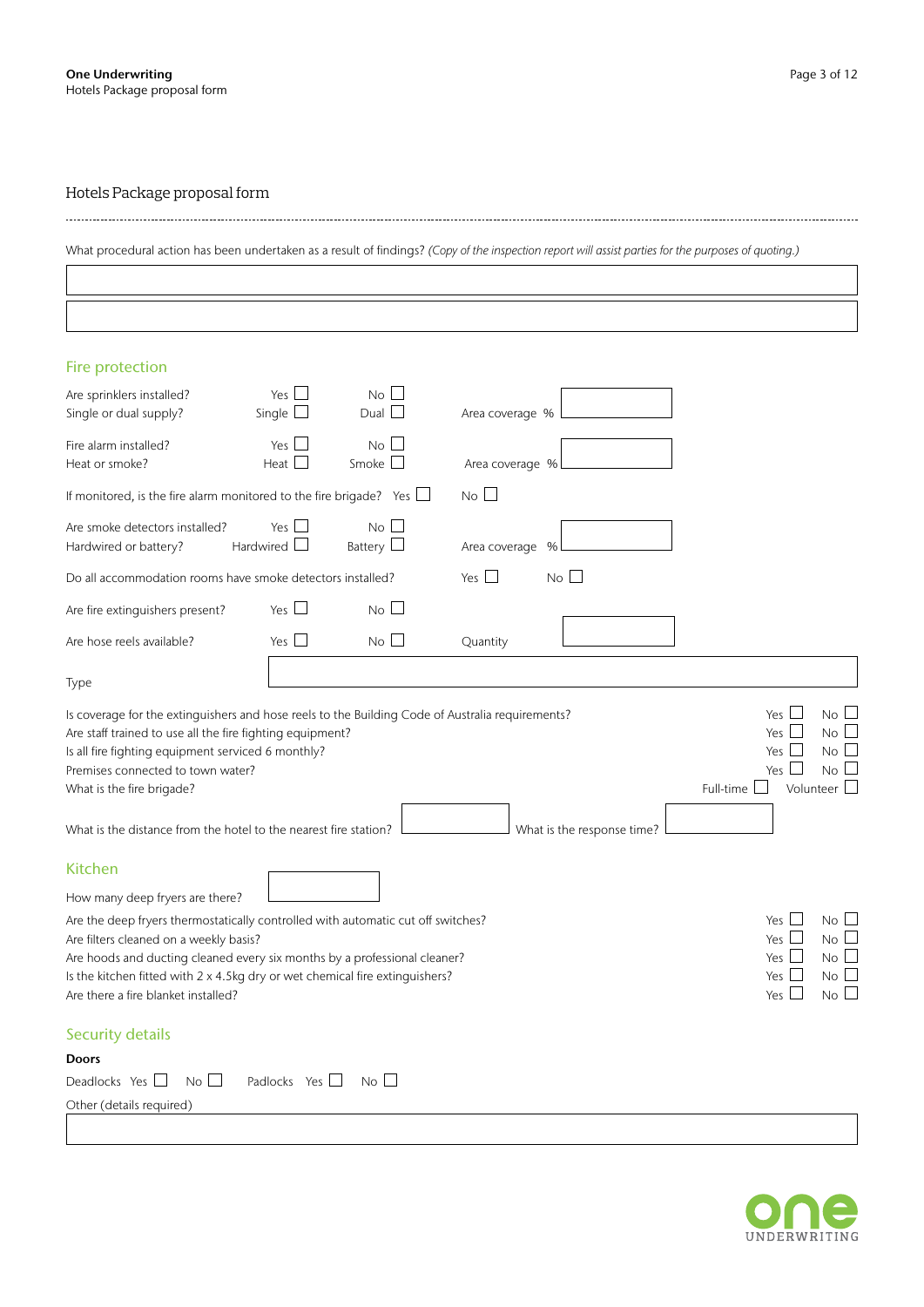| <b>Windows</b>                                                                                               |                 |             |
|--------------------------------------------------------------------------------------------------------------|-----------------|-------------|
| $\overline{\phantom{a}}$ No $\Box$<br>Keylocks Yes $\Box$ No $\Box$<br>Bars Yes $\Box$                       |                 |             |
| Other (details required)                                                                                     |                 |             |
|                                                                                                              |                 |             |
| Alarm                                                                                                        |                 |             |
| $No$ $\Box$<br>Dedicated line Yes $\Box$ No $\Box$<br>Monitored Yes $\square$<br>Security patrols Yes $\Box$ | $No$ $\Box$     |             |
| Other (details required)                                                                                     |                 |             |
|                                                                                                              |                 |             |
|                                                                                                              |                 |             |
| Are there CCTV cameras installed? Yes $\Box$<br>No <sup>2</sup><br>Number of cameras                         |                 |             |
| Is there exterior lighting around the premises?                                                              | Yes I           | No          |
| Are all perimeter points protected?                                                                          | Yes $\Box$      | $No$ $\Box$ |
| Are bollards installed in front of all ram raid accessible entry points?                                     | Yes $\Box$      | $No$ $\Box$ |
| How many ATM's are on the premises?                                                                          |                 |             |
|                                                                                                              |                 |             |
| Where are the ATM's located and are they ram raid accessible?                                                |                 |             |
|                                                                                                              |                 |             |
|                                                                                                              |                 |             |
| Are the ATM's bolted to the floor?                                                                           | Yes I<br>$\sim$ | No L        |
| What is the security on the ATM's? (Time delay, CCTV, motion detectors etc)?                                 |                 |             |
|                                                                                                              |                 |             |
|                                                                                                              |                 |             |

# Property section: money questionnaire

| How many safes are there on the premises? |                           |                                   |  |
|-------------------------------------------|---------------------------|-----------------------------------|--|
| <b>Safe 1:</b> Location L                 | Type (see legend below) l | Maximum in safe at any one time L |  |
| <b>Safe 2:</b> Location L                 | Type (see legend below)   | Maximum in safe at any one time L |  |
| Safe 3: Location L                        | Type (see legend below) L | Maximum in safe at any one time l |  |

 $A =$  Key Lock,  $B =$  Key/Combination,  $C =$  Two Key Lock,  $D =$  Electronic,  $E =$  Combination,  $F =$  Time Delay (please specify how many minutes),  $G$  = Free Standing,  $H$  = Fixed

## How many individuals have access to each of the safes?

| Mangers:              | Safe 1 L         | the contract of the contract of the | Safe 2 L         | Safe 3        |  |
|-----------------------|------------------|-------------------------------------|------------------|---------------|--|
| Owners:               | Safe 1 $\lfloor$ |                                     | Safe 2 $\lfloor$ | Safe 3        |  |
| Other staff: $Safe 1$ |                  |                                     | Safe 2 $\Box$    | Safe $3\perp$ |  |

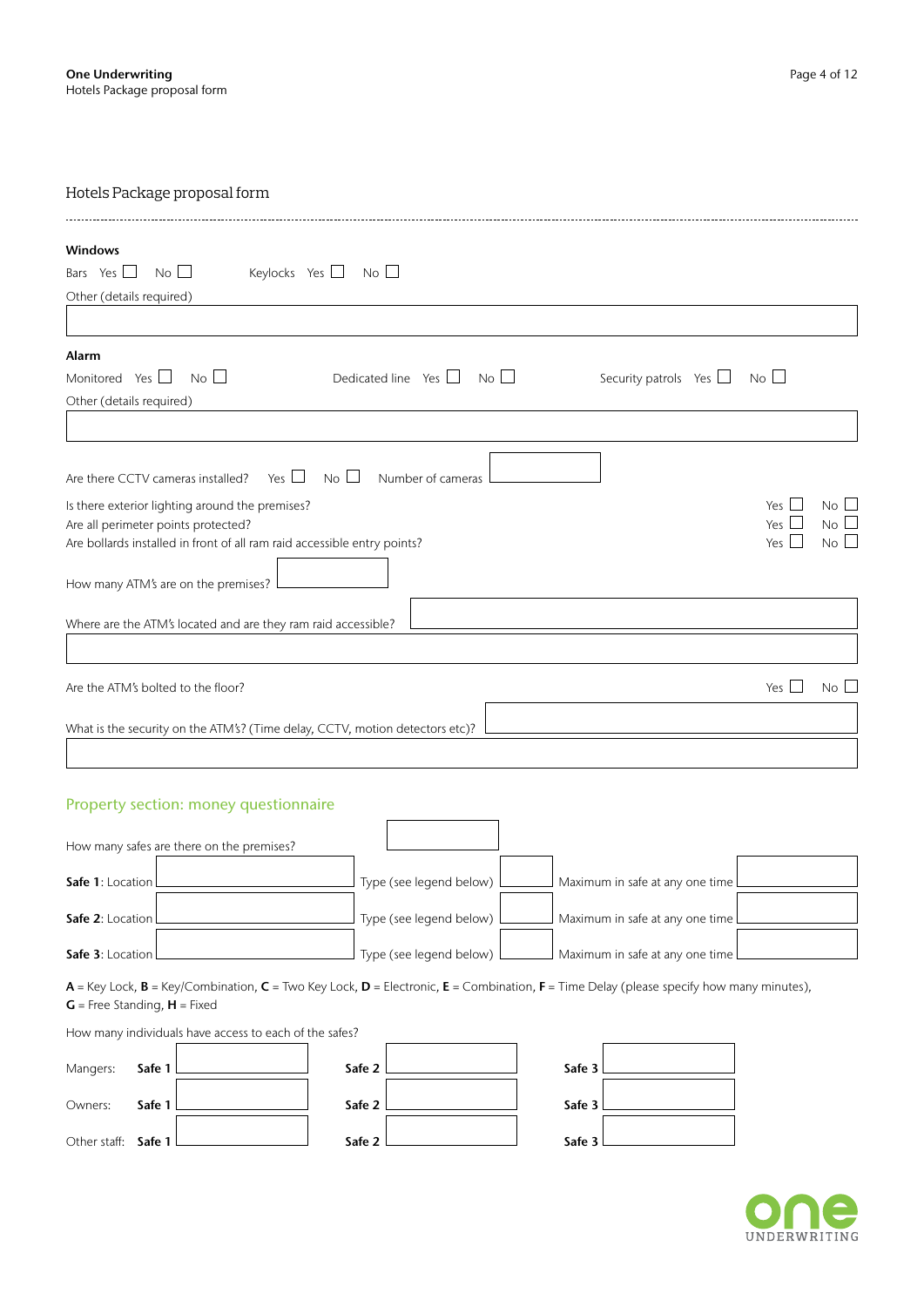| What is the maximum amount banked?<br>What is the average amount banked?                                              |
|-----------------------------------------------------------------------------------------------------------------------|
| If YES, who?<br>Banking procedures: Are professional money carriers used? Yes $\Box$<br>$\overline{N}$ o $\Box$       |
|                                                                                                                       |
| If NO, please describe banking procedures below (distance to bank, how is money carried, who carries the money etc)   |
|                                                                                                                       |
|                                                                                                                       |
| Are note acceptors removed from gaming machines (not applicable in South Australia and Western Australia)             |
| after close and poker machines doors left open?<br>Yes I<br>No L                                                      |
|                                                                                                                       |
| How many gaming machines does the hotel have?                                                                         |
| What security is in place whilst cash is being counted? Is this conducted in a strongroom or similar? Please describe |

# **DECLARED VALUES/LIMITS OF LIABILITY**

# Section 1: Material damage

| Limit of Liability                                                                                            |                    |
|---------------------------------------------------------------------------------------------------------------|--------------------|
| Declared Values for the purpose of Co-insurance and Premium                                                   | <b>Sum insured</b> |
| Buildings and adjoining structures (including removal of debris)                                              |                    |
| Plant, machinery and all other property and contents unless otherwise specified (including removal of debris) |                    |
| Stock in trade and/or merchandise                                                                             |                    |
| Total declared value Section 1 \$                                                                             |                    |

# Specified items (please provide details in a separate list)

## Optional Cover:

Flood<br>  $\begin{array}{ccc}\n\text{F1} & \text{F2} & \text{F3} \\
\text{F1} & \text{F2} & \text{F3} \\
\text{F2} & \text{F4} & \text{F5} \\
\text{D} & \text{F5} & \text{N0} \\
\end{array}$   $\begin{array}{ccc}\n\text{F2} & \text{F3} & \text{N0} \\
\text{N1} & \text{N2} & \text{N2} \\
\end{array}$   $\begin{array}{ccc}\n\text{F1} & \text{F2} & \text{N1} \\
\text{N2} & \text{N2} & \text{N2} \\
\end{array}$ Action by the sea, tidal wave, water Docks, wharves and piers not forming part of any building



٦

 $\Gamma$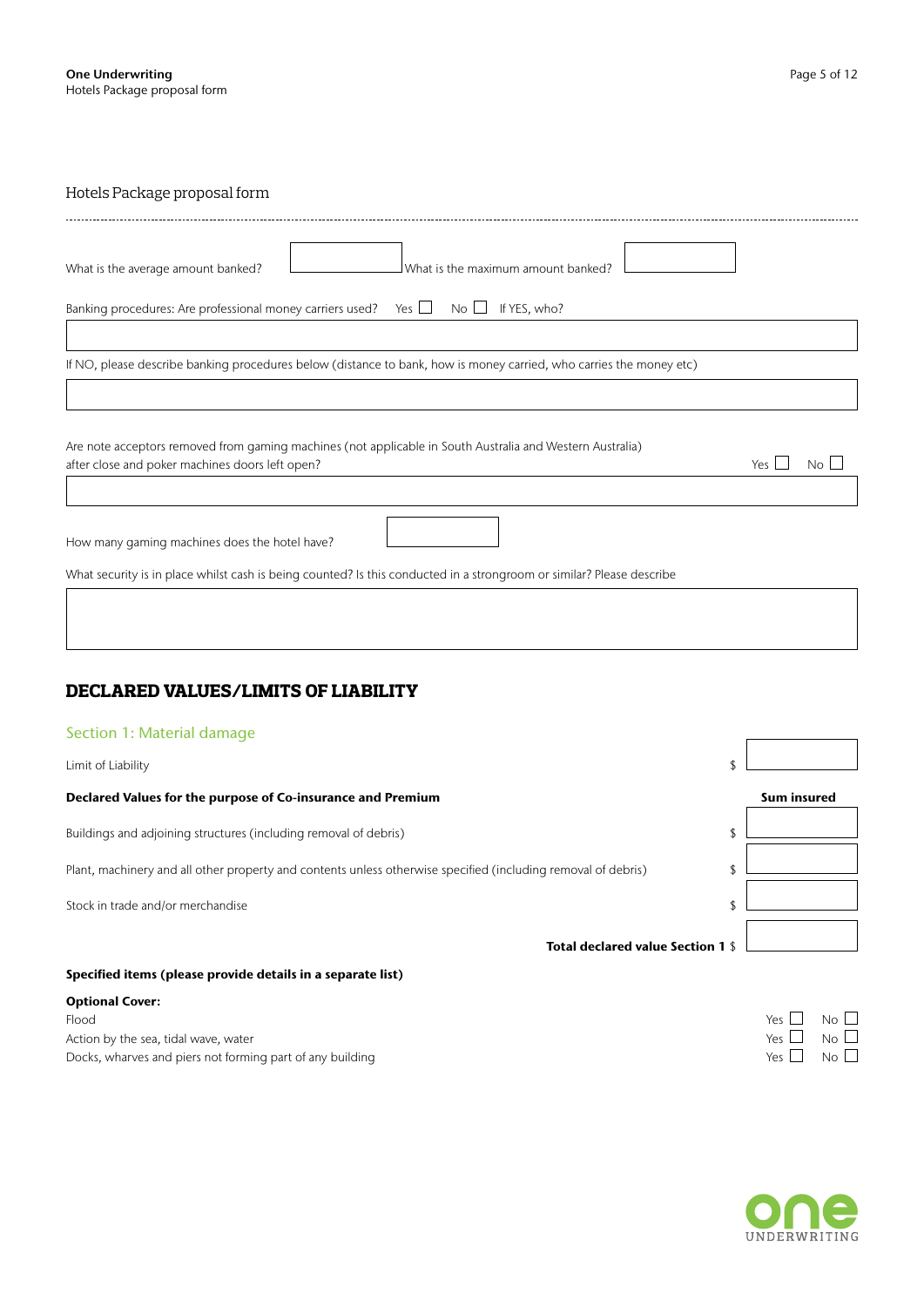#### 

# Section 2: Business interruption

| <b>Gross Profit Basis</b>                           |        |
|-----------------------------------------------------|--------|
| Gross <b>profit</b> : Inclusive of payroll, bistro, |        |
| bottleshop, accommodation etc                       |        |
| Gaming profit                                       | ፍ      |
| Loss of rent                                        | ፍ      |
| <b>All Other:</b>                                   |        |
| 1. Professional fees                                | ፍ      |
| 2. Additional increased cost of working             |        |
| <b>Total Declared Section 2</b>                     |        |
| <b>Indemnity period</b>                             | months |

# Section 3 : Burglary/Theft

Contents including liquor, tobacco and cigarettes  $\{ \}$ 

## Section 4: Money

Money in transit or night safe \$

Money on the business premises during normal business trading hours \$

Money on the business premises outside normal business trading hours \$

Money in locked safe

Money in private residence

Money in ATM \$

Section 5: Glass

Section 6: Employee dishonesty – Limit any one loss \$

Section 7: Accidental damage

Section 8: Extra cost of reinstatement

| Ψ  |  |
|----|--|
|    |  |
| \$ |  |
|    |  |
| \$ |  |
| \$ |  |
| \$ |  |
|    |  |
| \$ |  |
| \$ |  |
| \$ |  |
|    |  |
| \$ |  |
| \$ |  |
| \$ |  |
|    |  |

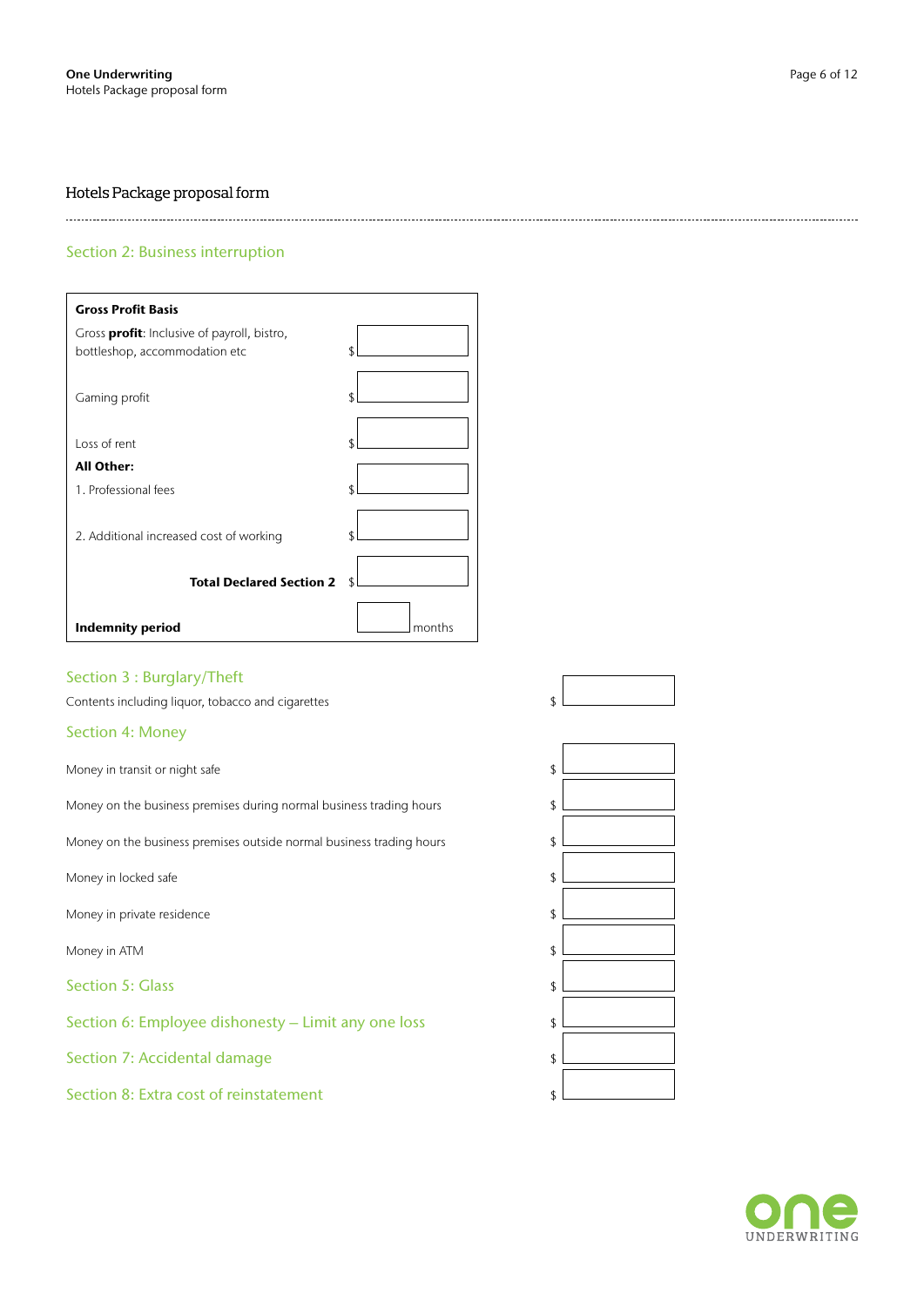# **PUBLIC AND PRODUCTS LIABILITY SECTION**

| Limit of liability                                                                                                                                                                              | \$10,000,000<br>$\Box$ \$20,000,000                                          |  |  |
|-------------------------------------------------------------------------------------------------------------------------------------------------------------------------------------------------|------------------------------------------------------------------------------|--|--|
| <b>Annual Revenue Figures</b>                                                                                                                                                                   |                                                                              |  |  |
| Bar receipts                                                                                                                                                                                    | \$                                                                           |  |  |
| Gaming (Net gaming revenue less tax, excluding GST)                                                                                                                                             | \$                                                                           |  |  |
| Bottleshop (Excluding GST)                                                                                                                                                                      | \$                                                                           |  |  |
| Restaurant (Excluding GST)                                                                                                                                                                      | \$                                                                           |  |  |
| Accommodation (Excluding GST)                                                                                                                                                                   | \$                                                                           |  |  |
| All Other (Excluding GST)                                                                                                                                                                       | \$                                                                           |  |  |
| <b>Total of above</b>                                                                                                                                                                           | \$                                                                           |  |  |
| Rental income (Excluding GST) - Property owners only                                                                                                                                            | \$                                                                           |  |  |
| What is the annual wage roll?                                                                                                                                                                   | \$                                                                           |  |  |
| Number of employees<br>Part time<br>Full time                                                                                                                                                   | Casual                                                                       |  |  |
| Country $\Box$<br>City $\Box$<br>Location                                                                                                                                                       |                                                                              |  |  |
| Is the venue capacity greater than 200 people? Yes $\Box$ No $\Box$                                                                                                                             | $No$ $\Box$<br>Does the facility have disco/nightclub operations? Yes $\Box$ |  |  |
| Is an entry fee charged (i.e, cover charge)?<br>Yes $\Box$ No $\Box$                                                                                                                            | If YES how many nights per week/ times per year?                             |  |  |
| Yes $\Box$ No $\Box$<br>Is there a dance floor at this venue?                                                                                                                                   | If YES average monthly usage Size of dance floor (sq metres)                 |  |  |
| Do you have records of cleaning and inspection of spills on floor surfaces? Yes $\Box$                                                                                                          | If YES please provide details:<br>$No \Box$                                  |  |  |
|                                                                                                                                                                                                 |                                                                              |  |  |
| Do you have a policy to prevent drinks taken onto dance floors? Yes $\Box$<br>$No \Box$                                                                                                         | If YES please provide details:                                               |  |  |
|                                                                                                                                                                                                 |                                                                              |  |  |
| $No$ $\Box$<br>Does the facility have any live entertainment? Yes $\Box$<br>If YES please specify FULL details including estimated number of times per year (e.g. duos/rock bands/jazz quartet) |                                                                              |  |  |
| What are the actual trading hours of the facility? (Not licensed hours)                                                                                                                         |                                                                              |  |  |

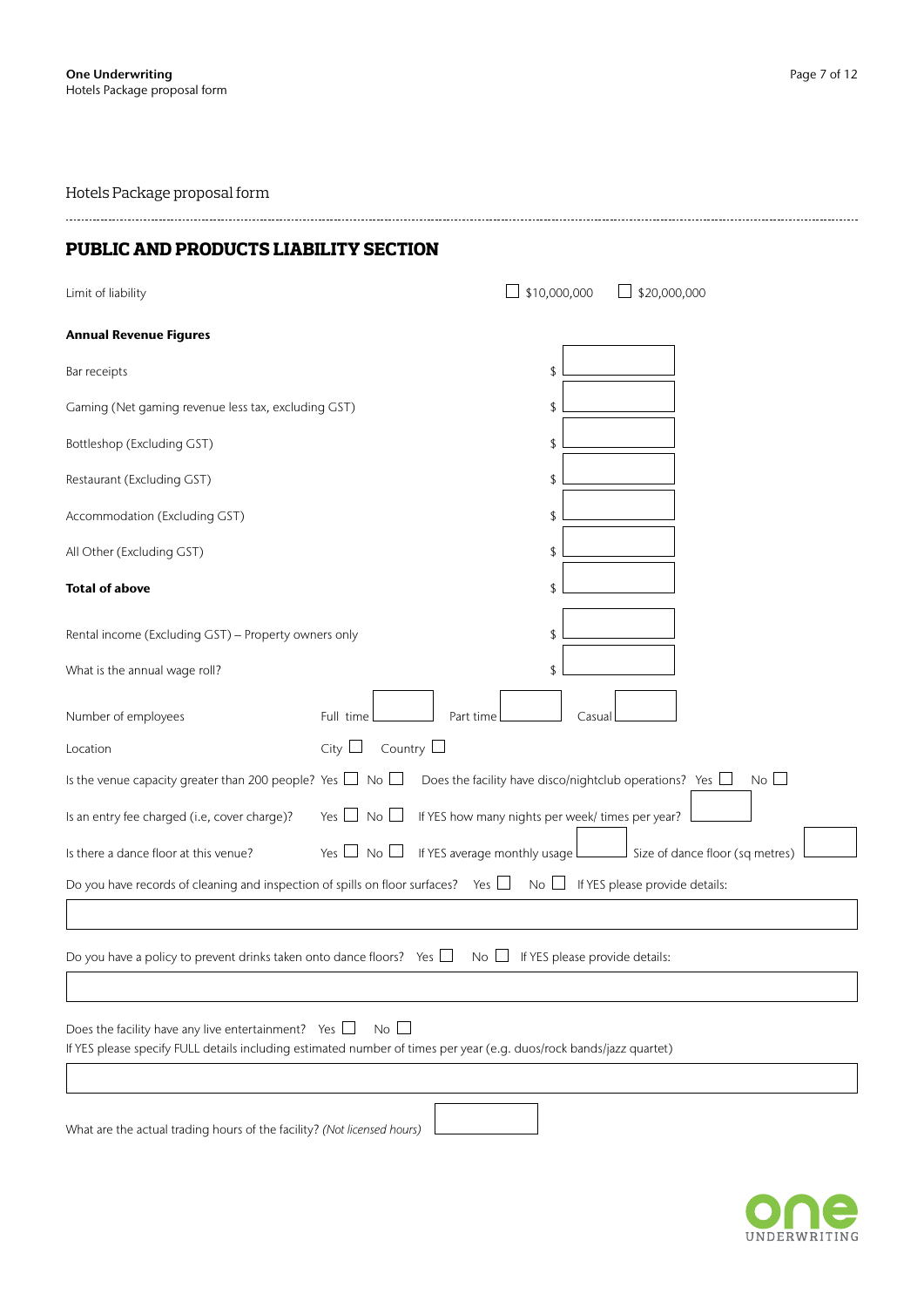| Does the facility hire security staff (i.e. bouncers)?                                                                                                                                                                                                                                                                                                        | Yes $\Box$                                           | $No$ $\Box$                             |
|---------------------------------------------------------------------------------------------------------------------------------------------------------------------------------------------------------------------------------------------------------------------------------------------------------------------------------------------------------------|------------------------------------------------------|-----------------------------------------|
| Is this security either:<br>a. Internal - staff employed by Insured for security duties only<br>b. External - contracted security<br>c. Combination of a) and b)                                                                                                                                                                                              | Yes $\Box$<br>Yes $\Box$<br>Yes $\square$            | $No \Box$<br>$No$ $\Box$<br>$No$ $\Box$ |
| If EXTERNAL, what is the name of security company? (Insured should ensure that contractor has current liability & workers comp in place)                                                                                                                                                                                                                      |                                                      |                                         |
| Does the facility have video surveillance?<br>External $\Box$<br>Both $\Box$<br>Is this surveillance<br>Internal $\Box$                                                                                                                                                                                                                                       | Yes $\Box$                                           | No                                      |
| If YES how long is it kept for?<br>Is the footage recorded?<br>$No$ $\Box$<br>Yes $\Box$                                                                                                                                                                                                                                                                      |                                                      |                                         |
| Are staff trained in completion of Day Book in respect of incident reports?                                                                                                                                                                                                                                                                                   | Yes                                                  | $No$ $\Box$                             |
| Is the building more than 3 storeys? Yes $\Box$<br>If YES how many?<br>$No \Box$<br>Do you have any outside activities including – fundraising conducted by the insured? Yes $\Box$<br>If YES, please provide details:<br>$No$ $\Box$                                                                                                                         |                                                      |                                         |
| Do you organise or sponsor fetes, rodeos, wrestling matches, mechanical bull rides, carnivals, etc? Yes $\Box$<br>No $\Box$ If YES, please provide details:                                                                                                                                                                                                   |                                                      |                                         |
| Do you have OH&S procedures in place?<br>Do staff receive formal training procedures prior to commencing work?<br>Are there Emergency Evacuation Procedures documented and posted in the premises in clear sight for patrons to see?<br>Is a Risk Assessment completed and Reviewed Annually<br>(If YES please attach documentation to assist our assessment) | Yes $\Box$<br>Yes $\Box$<br>Yes $\Box$<br>Yes $\Box$ | $No$ $\Box$<br>No l<br>No<br>No         |
| Have any incidents occurred that may give rise to a claim that has not been advised to One Underwriting?<br>(If YES please provide details of updated claims experience for this preceding period on Insurer letterhead)                                                                                                                                      | Yes $\Box$                                           | No L                                    |
| Have you incurred a claim with an underwriter other than One Underwriting during the last 5 years?<br>(If YES please provide details of updated claims experience for this preceding period on Insurer letterhead)                                                                                                                                            | Yes $\Box$                                           | $No \Box$                               |
| Please advise if you have any of the following facilities on site and, if so, provide the additional information required.                                                                                                                                                                                                                                    |                                                      |                                         |
| No<br>Yes $\Box$<br>If YES number of rooms<br>Accommodation                                                                                                                                                                                                                                                                                                   |                                                      |                                         |
| Yes $\Box$<br>No<br>Swimming pool/Spa<br>If YES how many?                                                                                                                                                                                                                                                                                                     |                                                      |                                         |
| Yes $\Box$<br>$No$ $\Box$<br>Tennis courts<br>If YES how many?                                                                                                                                                                                                                                                                                                |                                                      |                                         |
| No<br>Yes $\Box$<br>Poker/card machines<br>If YES how many?                                                                                                                                                                                                                                                                                                   |                                                      |                                         |
| Care custody control Limit \$                                                                                                                                                                                                                                                                                                                                 |                                                      |                                         |
| No<br>Bistro/restaurant staff Yes $\square$<br>No<br>Own staff Yes $\Box$<br>Yes $\Box$<br>Contractors                                                                                                                                                                                                                                                        | $No$ $\Box$                                          |                                         |
|                                                                                                                                                                                                                                                                                                                                                               |                                                      |                                         |

UNDERWRITING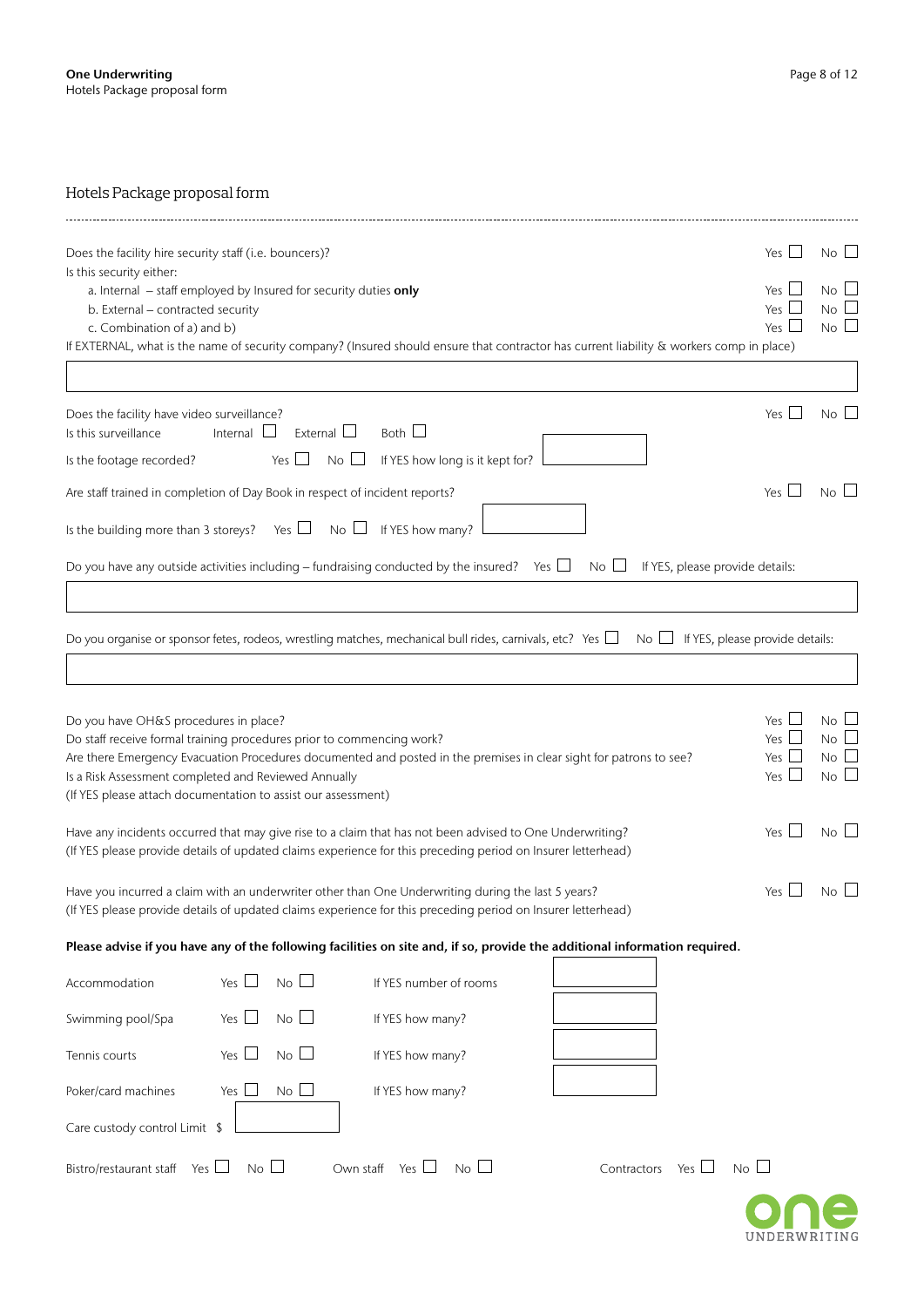|                                                                           |            |                 | If CONTRACTORS do you wish to extend your policy to include contractors company name? | Yes $\Box$ | No $\Box$ If YES, please provide details: |                 |
|---------------------------------------------------------------------------|------------|-----------------|---------------------------------------------------------------------------------------|------------|-------------------------------------------|-----------------|
| Squash courts                                                             | Yes $\Box$ | $No$ $\Box$     | If YES how many?                                                                      |            |                                           |                 |
| Bowling greens                                                            | Yes $\Box$ | $No$ $\Box$     | If YES how many?                                                                      |            |                                           |                 |
| Child care facilities                                                     | Yes $\Box$ | $No$ $\Box$     | If YES please indicate capacity                                                       |            |                                           |                 |
| Golf course/driving range                                                 | Yes $\Box$ | $No$ $\Box$     |                                                                                       |            |                                           |                 |
| Beauty treatment facilities                                               | Yes $\Box$ | $No$ $\Box$     | If YES, please provide details of activities:                                         |            |                                           |                 |
|                                                                           |            |                 |                                                                                       |            |                                           |                 |
| Playground                                                                | Yes $\Box$ | $No$ $\Box$     | If YES, what type of playground?                                                      |            |                                           |                 |
| Gymnasium                                                                 | Yes $\Box$ | No              | If YES, please provide details of activities:                                         |            |                                           |                 |
|                                                                           |            |                 |                                                                                       |            |                                           |                 |
| Car park owned by the insured? Yes $\Box$                                 |            | $No$ $\Box$     | If YES please indicate number of car parking spaces:                                  |            |                                           |                 |
| Other                                                                     | Yes $\Box$ | No <sup>2</sup> | If YES, please provide details:                                                       |            |                                           |                 |
|                                                                           |            |                 |                                                                                       |            |                                           |                 |
| Does the facility's air-conditioning unit operate/involve cooling towers? |            |                 | If yes, does it meet with state legislative requirements in respect to Legionella?    |            | Yes<br>Yes                                | <b>No</b><br>No |

# Property owner liability only

Please list all tenants in building

# Other details

Please advise of any additional information the insurers should be made aware about (Refer to the Duty of Disclosure):

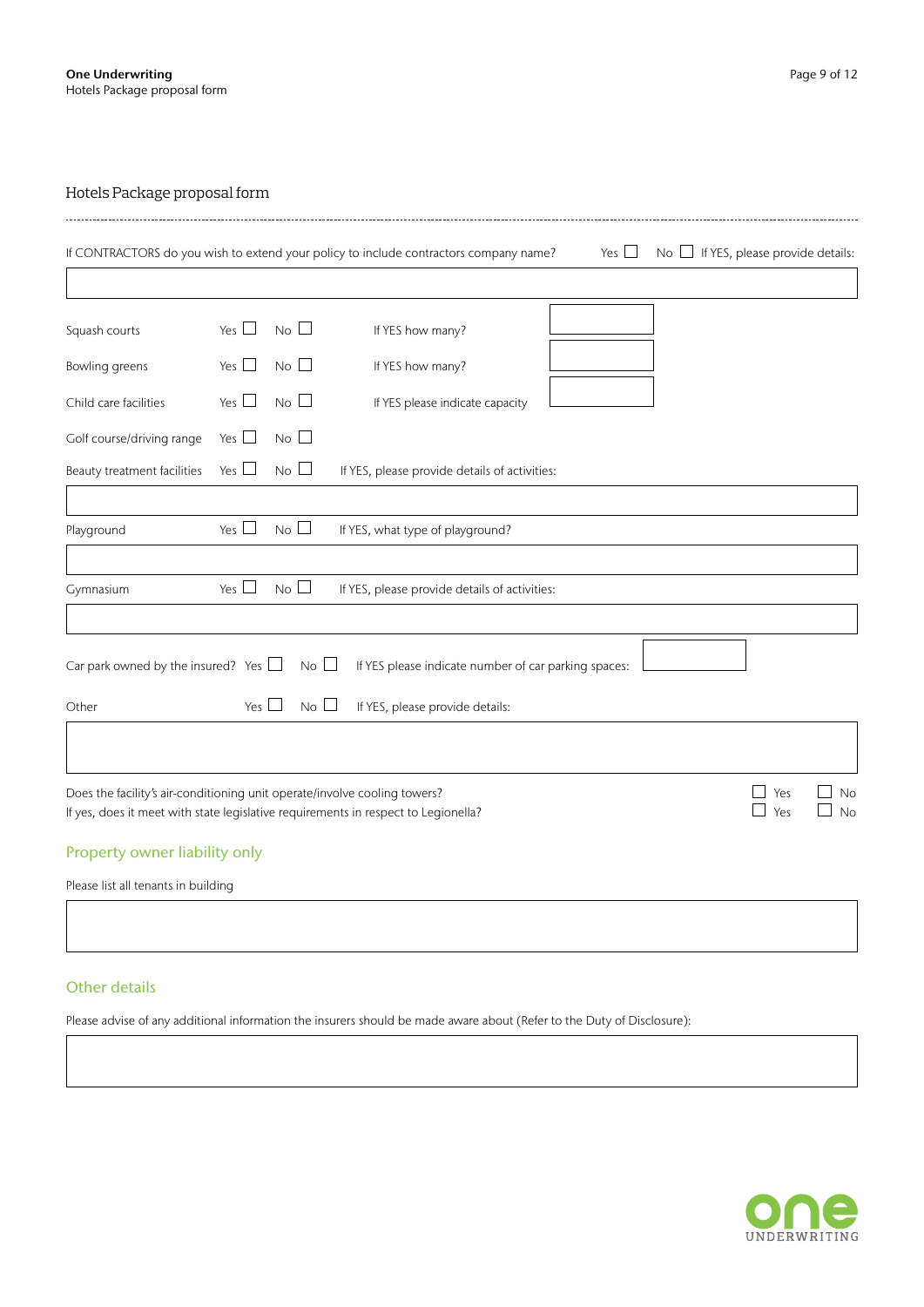--------------------------------------

## Declaration and agreement

I confirm that:

I

I am authorised on behalf of the insured(s) to sign this proposal.

I understand that the duty of disclosure applies to all insured(s). The answers are provided on behalf of all persons/entities comprising the insured(s).

I understand the questions in this proposal form.

Whilst I may not answer some of these questions, I certify that I have checked them and that they are correct to the best of my knowledge and belief.

I/We agree that this proposal shall be the basis of the contract between me/us & the Insurers and I/we agree to accept the Policy subject to it's terms, conditions & exclusions. Note: This proposal form can only be actioned once ALL questions have been answered and the above declaration has been signed and dated. If the proposal form is incomplete, no cover will be effected until all of the necessary information is received.

#### This proposal must be signed by the GENERAL MANAGER, SECRETARY OR PRESIDENT.

| Signature |  |  |
|-----------|--|--|
|           |  |  |
|           |  |  |
|           |  |  |
| Date      |  |  |
|           |  |  |

Title *(e.g. Manager/Secretary)* 

Liability of the Insurer does not commence until the Insurer has accepted the application.

Binding is contingent upon One Underwriting confirming that cover is in place.

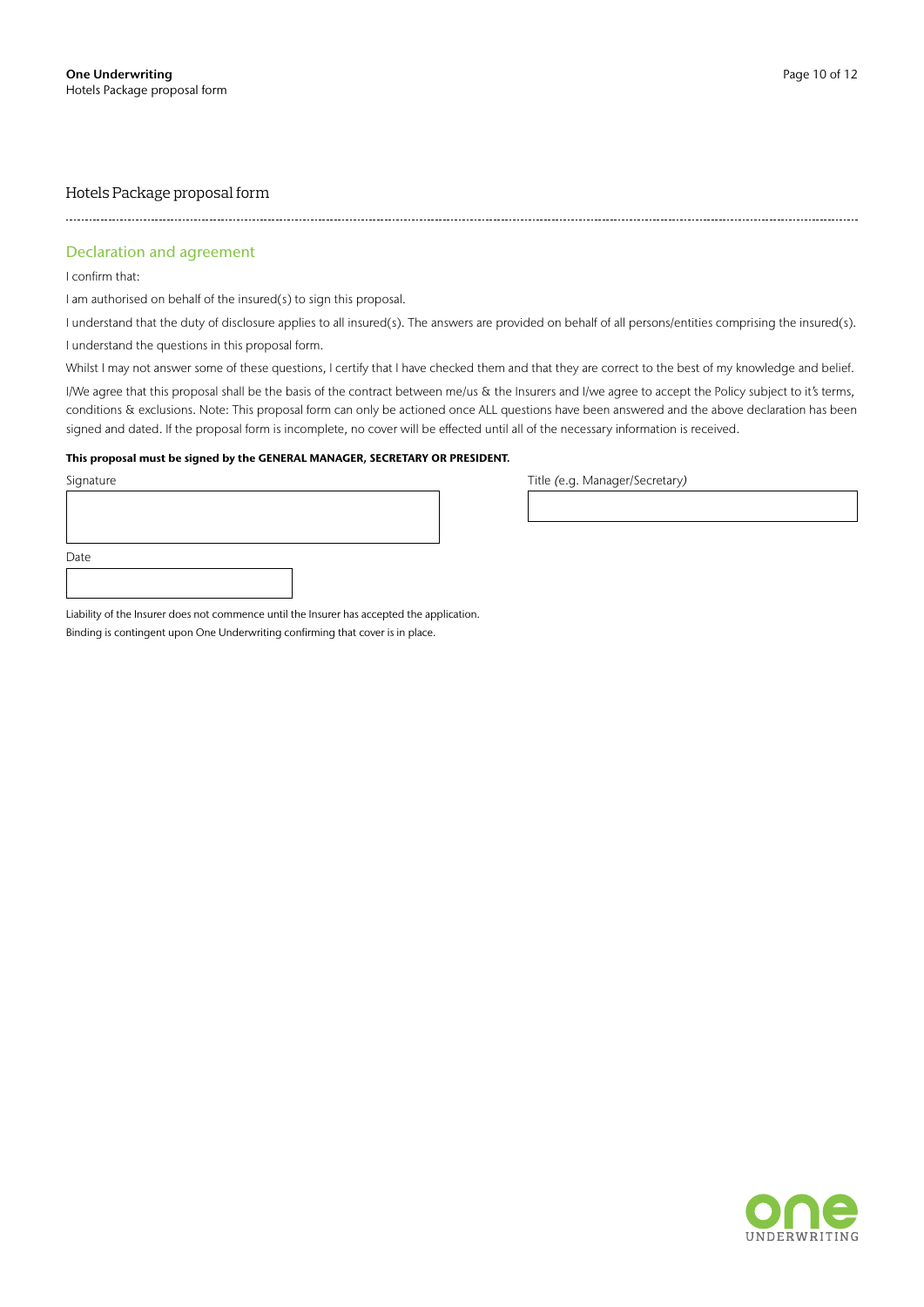## Important notices

#### A. Duty of Disclosure

Before you enter into a contract of insurance, you have a duty under the Insurance Contracts Act 1984 (Cth) to disclose anything that you know, or could reasonably be expected to know, that may affect the insurer's decision to insure you and on what terms. You have that duty after proposal, and up until the time the insurer agrees to insure you. You have the same duty before you renew, extend, vary or reinstate a contract of insurance.

You do not need to tell the insurer anything that:

- reduces the risk that is insured;
- is common knowledge;
- your insurer knows or should know as an insurer; or
- the insurer waives compliance with your duty of disclosure.

If you are uncertain about whether or not a particular matter should be disclosed to the insurer, please contact your Aon Client manager.

#### B. Non-disclosure

If you do not tell your insurer anything you are required to, the insurer may cancel your contract or reduce the amount that it is required to pay you if you make a claim, or both. If your failure to disclose is fraudulent, the insurer may refuse to pay a claim and treat the contract as if it never existed.

#### C. Utmost good faith

Every insurance contract is subject to the doctrine of utmost good faith which requires that parties to the contract should act toward each other with the utmost good faith. Failure to do so on your part may prejudice any claim or continuation of cover provided by the Insurer.

#### D. Not a renewable contract

Cover under this policy will terminate at expiry of the Period of Insurance specified in your policy document. If you wish to effect similar insurance for a subsequent period, it will be necessary for you to complete a new proposal form prior to the termination of the current policy so that terms of insurance and quotation/s can then be developed for your consideration.

#### E. Change of risk or circumstances

It is vital that you should advise us of any departure from your "normal" form of business (i.e. that which has already been conveyed to the Insurer). For example, acquisitions, changes in location or new overseas activities.

#### F. Waiver of rights

If you have entered into an agreement with another party, which prevents your Insurer from taking recovery action for compensation from that party it may affect Your rights to cover under this Policy. Should you now be a party to such an agreement or be requested to enter such an agreement in the future, please advise Your Broker in writing so we may notify the Insurer.

#### G. Excess

The policy provides that You will be required to bear a specified amount of all claims and this is for each and every claim made against you including defence costs. We will let you know when the excess is payable.

#### H. Your legal liability

The financial risk of court awards through litigation is ever increasing and we recommend that you select a Limit of Liability that takes into account the future cost of claims including legal fees and costs of defence. Even higher limits are available than your current limit if required. Defence costs are included within the limit of liability.

#### I. Your premium calculation

The key factors that affect your premium are reflected in the questions asked in this document and the information sought at the time of taking out your Insurance. Sensitive information we rely on you to have obtained their consent on these matters.

#### J. General insurance code of practice

One Underwriting is bound by the General Insurance Code of Practice and have processes are in place to adhere to the requirements of the Code. Refer to www.codeofpractice.com.au for details of the code